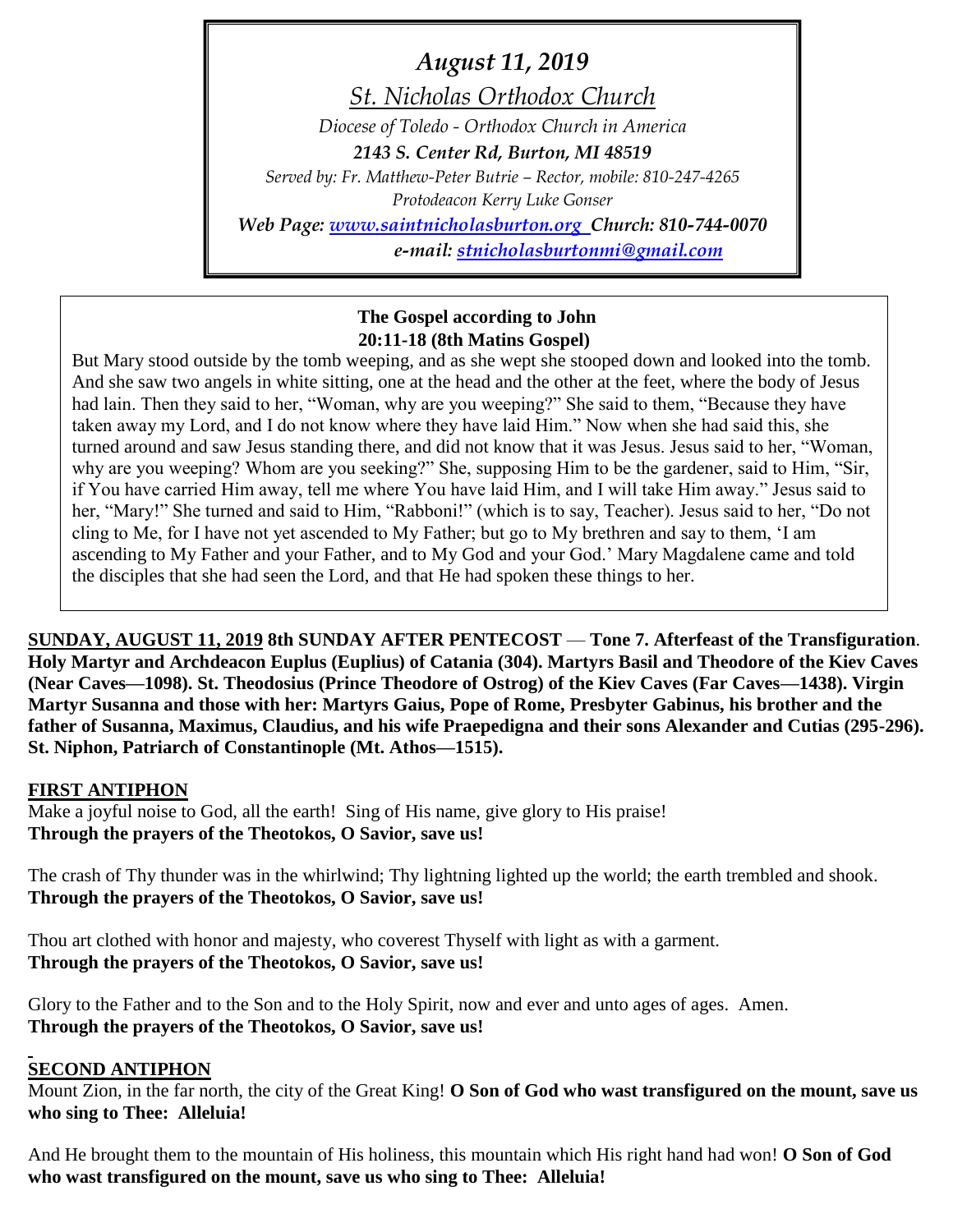The Mount Zion which He loved, He fashioned for His holy abode. **O Son of God who wast transfigured on the mount, save us who sing to Thee: Alleluia!**

Glory to the Father and to the Son and to the Holy Spirit, now and ever and unto ages of ages. Amen. Only-begotten Son and immortal Word of God, Who for our salvation didst will to be incarnate of the holy Theotokos and ever-virgin Mary, Who without change became man and wast crucified, O Christ our God, trampling down death by death, Who art one of the Holy Trinity, glorified with the Father and the Holy Spirit: save us!

# **THIRD ANTIPHON**

**Those who trust in the Lord are like Mount Zion, which cannot be moved, but abides forever! (Tone 7)** Thou wast transfigured on the Mount, O Christ God, revealing Thy glory to Thy disciples as far as they could bear it. Let Thine everlasting light shine upon us sinners! Through the prayers of the Theotokos, O Giver of Light, glory to Thee!

**As the mountains are round about Him, so the Lord is round about His people, from this time forth and forevermore. (Tone 7)** Thou wast transfigured on the Mount, O Christ God, revealing Thy glory to Thy disciples as far as they could bear it. Let Thine everlasting light shine upon us sinners! Through the prayers of the Theotokos, O Giver of Light, glory to Thee!

**O Lord, who shall sojourn in Thy tent? Who shall dwell on Thy holy hill? (Tone 7)** Thou wast transfigured on the Mount, O Christ God, revealing Thy glory to Thy disciples as far as they could bear it. Let Thine everlasting light shine upon us sinners! Through the prayers of the Theotokos, O Giver of Light, glory to Thee!

**Who shall ascend the hill of the Lord? And who shall stand in His holy place? (Tone 7)** Thou wast transfigured on the Mount, O Christ God, revealing Thy glory to Thy disciples as far as they could bear it. Let Thine everlasting light shine upon us sinners! Through the prayers of the Theotokos, O Giver of Light, glory to Thee!

#### **TROPARIA**

**(Tone 7)** By Thy Cross, Thou didst destroy death! To the thief, Thou didst open Paradise! For the myrrhbearers, Thou didst change weeping into joy! And Thou didst command Thy disciples, O Christ God, to proclaim that Thou art risen, granting the world great mercy!

**(Tone 7)** Thou wast transfigured on the Mount, O Christ God, revealing Thy glory to Thy disciples as far as they could bear it. Let Thine everlasting light shine upon us sinners! Through the prayers of the Theotokos, O Giver of Light, glory to Thee!

**(Tone 4)** In truth you were revealed to your flock as a rule of faith, a model of meekness, and teacher of abstinence, so you won the heights by humility, and riches by poverty, O Holy Father Nicholas, intercede with Christ God to save our souls.

# **KONTAKION**

**(Tone 7)** On the mountain wast Thou transfigured, O Christ God, and Thy disciples beheld Thy glory as far as they could see it; so that when they would behold Thee crucified, they would understand that Thy suffering was voluntary, and would proclaim to the world that Thou art truly the radiance of the Father!

#### *The Prokeimenon in the Seventh Tone:* **The Lord shall give strength to His people! / The Lord shall bless His people with peace!**

# *v.* **Offer to the Lord, O ye sons of God! Offer young rams to the Lord!**

# **THE READING FROM THE FIRST EPISTLE OF PAUL TO THE CORINTHIANS (1:10-18)**

*Brethren:* I appeal to you by the name of our Lord Jesus Christ, that all of you agree and that there be no dissensions among you, but that you be united in the same mind and the same judgment. For it has been reported to me by Chloe's people that there is quarreling among you, my brethren. What I mean is that each one of you says, "I belong to Paul," or "I belong to Apollos," or "I belong to Cephas," or "I belong to Christ." Is Christ divided? Was Paul crucified for you? Or were you baptized in the name of Paul? I am thankful that I baptized none of you except Crispus and Gaius; lest anyone should say that you were baptized in my name. (I did baptize also the household of Stephanas. Beyond that,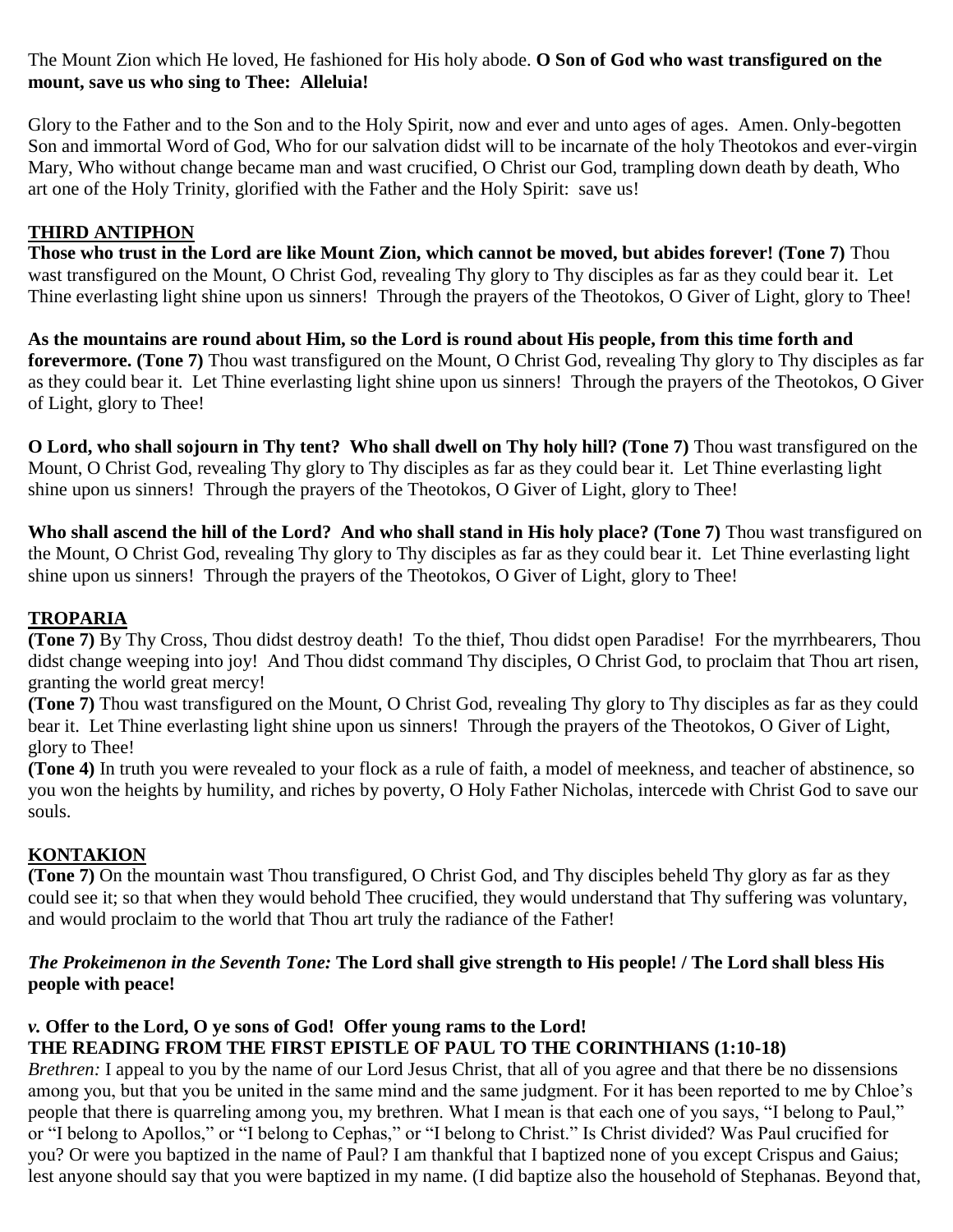I do not know whether I baptized anyone else.) For Christ did not send me to baptize but to preach the gospel, and not with eloquent wisdom, lest the cross of Christ be emptied of its power. For the word of the cross is folly to those who are perishing, but to us who are being saved it is the power of God.

## *Alleluia, Tone 7*

*v.* **It is good to give thanks to the Lord, to sing praises to Thy Name, O Most High!**

#### *v.* **To declare Thy mercy in the morning, and Thy truth by night.**

**THE HOLY GOSPEL ACCORDING TO MATTHEW (14:14-22)** At that time, as Jesus went ashore he saw a great throng; and he had compassion on them, and healed their sick. When it was evening, the disciples came to him and said, "This is a lonely place, and the day is now over; send the crowds away to go into the villages and buy food for themselves." Jesus said, "They need not go away; you give them something to eat." They said to him, "We have only five loaves here and two fish." And he said, "Bring them here to me." Then he ordered the crowds to sit down on the grass; and taking the five loaves and the two fish he looked up to heaven, and blessed, and broke and gave the loaves to the disciples, and the disciples gave them to the crowds. And they all ate and were satisfied. And they took up twelve baskets full of the broken pieces left over. And those who ate were about five thousand men, besides women and children. Then he made the disciples get into the boat and go before him to the other side, while he dismissed the crowds.

#### **COMMUNION HYMN**

Praise the Lord from the heavens! Praise Him in the highest! Alleluia, Alleluia, Alleluia!

O Lord, we will walk in the light of Thy countenance, and will exult in Thy name forever! Alleluia! Alleluia! Alleluia!

#### **THE SYNAXARION**

On August 6 in the Holy Orthodox Church, we commemorate the divine Transfiguration of our Lord, God and Savior Jesus Christ.

*Verse:* Tabor was glorified above earth's every region When it looked upon God's nature shining in glory.

On the sixth Christ transformed His form as a man. This glorious event is recorded in the Gospels of Mark (9:2-13), Luke (9:28-36 in Matins) and Matthew (17:1-9 in Liturgy). In the third year of His preaching, the Lord Jesus often spoke to His disciples of His approaching passion and His glorious Resurrection. So that His impending passion would not totally weaken His disciples, the All-wise Savior wanted to show them His divine glory before His passion on the Holy Cross. (This is why we sing the Katavasias of the Holy Cross on this day.) For that reason, He took Peter, James and John with Him and went out at night to Mount Tabor. The Lord took only three disciples on Tabor because the Lord did not want to leave the unworthy Judas alone at the foot of the mountain so that the betrayer would not, by that, justify his betrayal. Our Lord was transfigured on a mountain and not in a valley to teach us two virtues: love of labor and godly-thoughts. For, climbing to the heights required labor and height represents the heights of our thoughts, i.e., godly-thoughts. Moses and Elijah appeared in order to destroy the erroneous thought that the Christ is one of the prophets; that is why He appears as a King above the prophets and that is why Moses and Elijah appear as His servants. Until then, our Lord manifested His divine power many times to the disciples but, on Mount Tabor, He manifested His divine nature. This vision of His Divinity and the hearing of the heavenly witness about Him as the Son of God would serve the disciples in the days of the Lord's passion, in strengthening of an unwavering faith in Him and His final victory. Unto Christ God be glory and dominion unto the ages. Amen.

*The celebration of the feast continues until August 13.*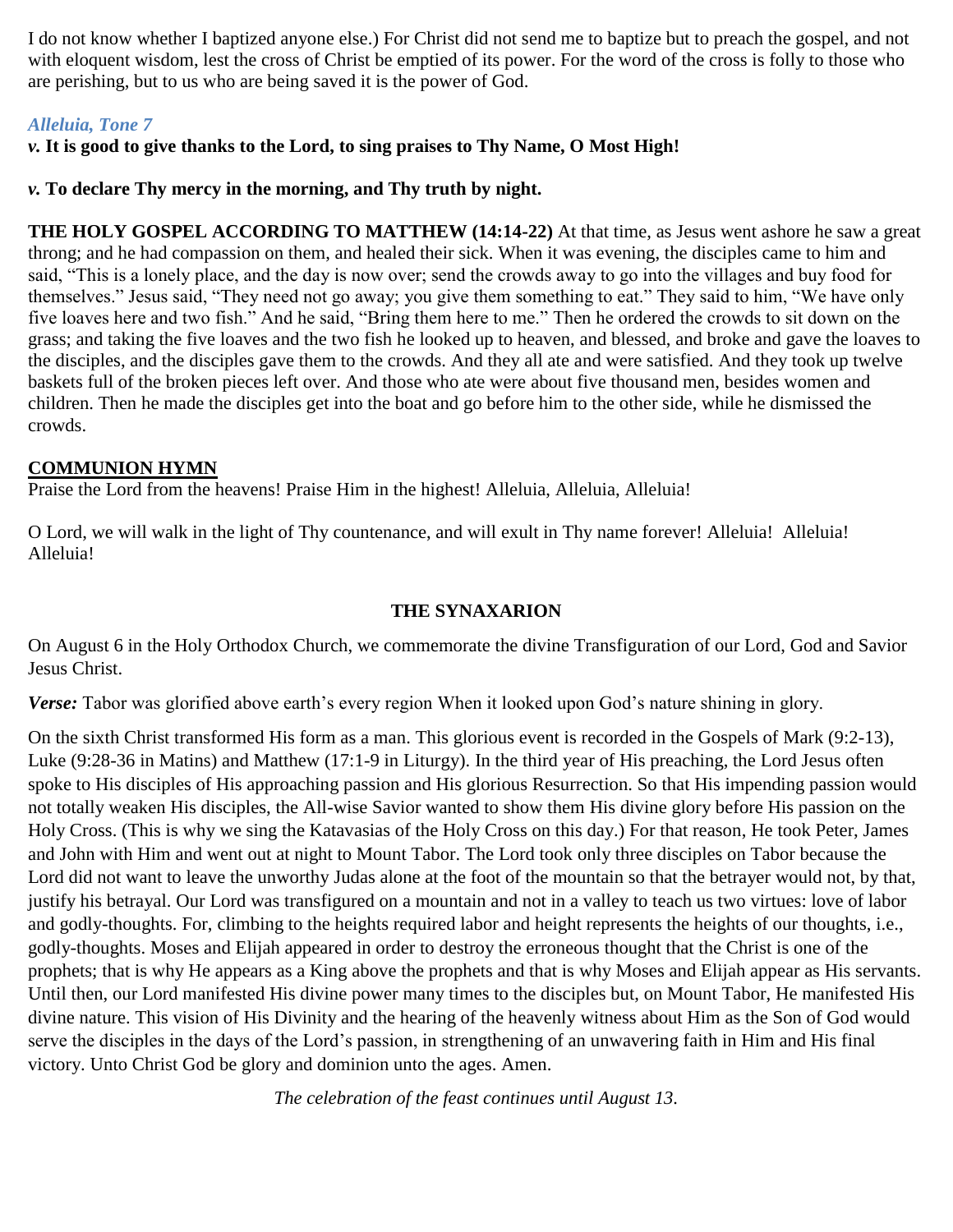# န္း သန္တိုင္း မန္မီလက္သို႔ သန္တြင္း သန္တိုင္း သန္သို႔ သန္သို႔ သန္သို႔ သန္သို႔ သန္သို႔ သန္သို႔ သန္သို႔ သန္သို႔ **CANDLE INTENTIONS FOR THE HEALTH AND BLESSINGS OF**

Health & blessings for Tom Branoff Linda Branoff Linda Branoff Health & blessings for Peter Branoff Linda Branoff Linda Branoff Mary, Anna, Tom **Alex & Magda Popoff** God's blessings for good health to Tom, Peter & Linda Branoff  $\Box$  Angelo & Christine Good health to all our grandkids & their parents Angelo & Christine Fr. Tom, Fr. Paul, Fr. Joe, Fr. Dimitrie, Fr. Anthony, Matushka Rose Marie, Angelo, Christine, Tommy, Reggie, Alex, Irene, Rimi, Allen, Deborah, Susan, Luba, Kosta, Stojan, Mira, Bosa, Christopher, Jeanette, Nicholas, Margaret, Dorothy, Joseph, Ted, Marlene, Gladys, my family and friends Joe Tome Special Intention Joe Tome Fr. Joe Abud-successful surgery & good healing Dorothy Goodman

## **CANDLE INTENTIONS FOR BLESSED REPOSE**

Evdokia & Ivan Ponomarenko Lucy Hogg Our sweet grandson Andrew Angelo & Christine Peter Popoff Alex & Magda Popoff Goldie Johnson & Helen Koski (1 yr.) Blessed Repose~ Memory Eternal Dorothy Goodman & family

ခရွိက ခရွိက ခရွိက ခရွိက အိုင်း အိုင်း ခရွိက ခရွိက ခရွိက ခရွိက ခရွိက ခရွိက ခရွိက ခရွိက ခရွိက ခရွိက

**WELCOME** to all our friends and visitors. Please join us in our fellowship hall.

**COFFEE & DONUTS** are provided today by the Goodman & Neely family in memory of Goldie Johnson and Helen Koski (1 yr.).

**RUMMAGE SALE** Thank you for all of the donations & help that made this year's sale successful.

**CHURCH SCHOOL PLANNING MEETING** will take place today, August 11<sup>th</sup>, following the Divine Liturgy. Anyone interested in helping out with this year's Church School Program (teachers, aides, substitutes, etc.) are encouraged to attend as we begin our initial preparations for the year.

**DORMITION MONASTERY PILGRIMAGE** August  $14<sup>th</sup>$  &  $15<sup>th</sup>$ . **Dormition of the Theotokos** will also be celebrated at Assumption Greek Orthodox Church Wednesday, August 14<sup>th</sup> at 6 pm with Vespers followed by Lenten snacks and Thursday, August  $15<sup>th</sup>$  Divine Liturgy at 10 am.

**SHRINE FEAST/PICNIC** Sunday, August 18<sup>th</sup> – outdoor Liturgy followed by lamb picnic (freewill offering). Bring a dish/dessert to pass. Volunteers are needed Saturday after Vespers to set up the pavilion for the Liturgy! Volunteers are needed to break-down the pavilion after Liturgy on Sunday!

**FOOD/WATER GIVEAWAY** Catholic Charities is giving food & water to the families in the parishes that help them. All are welcome! August 22<sup>nd</sup> from 11 am-1 pm in the parking lot of the Center for Hope at 812 Root St.

**FLOWERS FOR THE SHRINE FEAST** If you would like to donate toward the cost of the flower blanket for the celebration of the Theotokos on August  $18<sup>th</sup>$ , please contact the office or put your donation in the offering plate. The cost is \$125.

**PARISH COUNCIL MEETING** is August  $13<sup>th</sup>$  at 6:30 pm. The meeting information will be emailed on the  $12<sup>th</sup>$ . Please contact the office if you are unable to attend.